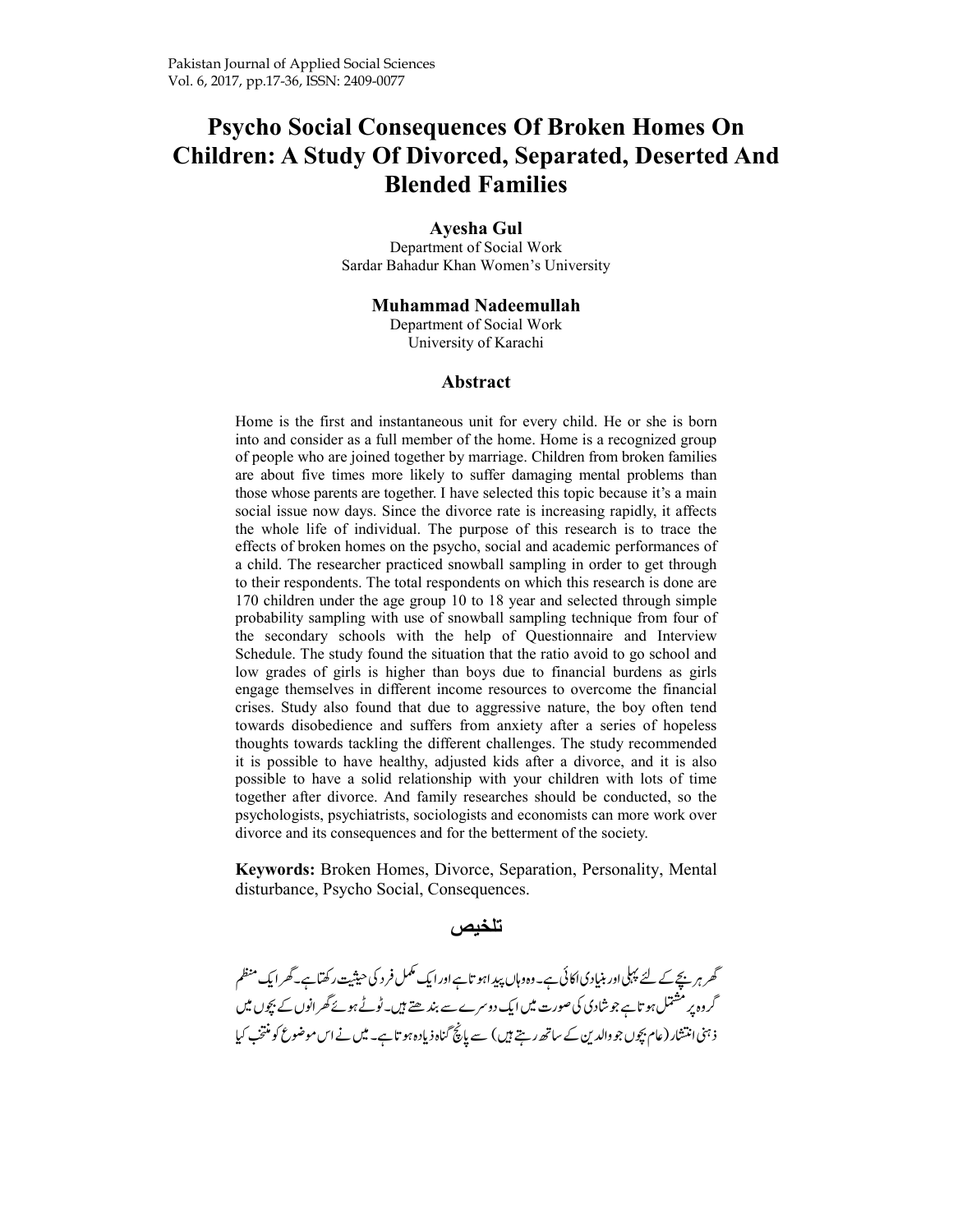-ہے کیونکہ آج کل بیہ ایک ساجی مسئلہ ہے۔ چونکہ طلاق کی شرح تیز کی سے بڑھ رہی ہے اور بیہ ایک فر د کی پوری زند کی -کو متاثر کرتی ہے۔اس حقیق کا مقصد بچے کی نفسایی، ساجی اور تعلیمی کار کر د کی پر ٹوٹے گھر انوں کے اثر ات کا جائزہ لینا ہے۔ حفق نے اپنے جواب دہند گان کے ذریعے جوابات حاصل کرنے کے لئے (سنوبال) نمونہ بندی منتخب کی۔ • ۱۷ -بچوں کا انٹر ویو کیا گیا جنگی عمریں •اسے ۱۸ سال کے در میان تھیں اور ان سوالات کے جوابات سوالنامہ اور انٹر یو -شیڈول کی مد د سے جار سیکنڈری اسکولوں سے حاصل کئے گئے۔ تحقیق سے ثابت ہو تا ہے کہ لڑ کیوں میں اسکول نہ -حائے کار جحان معاشی تنکی اور ذریعہ معاش کی تلاش کی وجہ سے زیادہ تھا۔ مزید پیہ کہ لڑ کوں میں ناامیدی اور مسلسل -مایوسی کی وجہ سے تشویش اور نافر مانی کار جحان زیادہ پایا گیا۔سفار شات کے مطابق طلاق کے بعد بھی بچوں کی بہتر ذہنی و -جسمانی نشود نما تمکن ہے بچوں کے ساتھ زیادہ سے زیادہ وقت گزاری کی بنیاد پر اچھے اور مضبوط تعلقات استوار کیے جا -سکتے ہیں۔ مزید طلاق کے موضوع پر زیادہ سے زیادہ تحقیقات ہوتی جاسپے تا کہ ماہرین نفسیات، معاشیات و عمرانیات طلاق کے موضوع اور اثرات پر مزید کام کر سلیں جو آگے چک کر معاشرے کے لیے کار آمد ہو۔ **کلیدی الفاظ:** ٹوٹے گھر انے،طلاق، علیحد کی، شخصیت،ذہنی خرابی،نفسیانی ساجی،اثر ات۔

#### **Introduction**

Family is the basic unit of society. This is the most essential element of a country. A home is where a family lives. It may be alternated to the word 'house' but a house is more appropriately referring to the material structure, whereas 'home' refers to the intangible things that connect together the family members. The family is the basis of all civilized society (Stephen& Barry, 1983).

It is the infinite love and care that keeps together the mother, father and their children. Sydney Smith says: "A comfortable home is a source of great happiness" (Michael, 1987).

A home where good values and virtues are commonly taught by the family. Family providing an environment which is conducive to physical growth and health, the family must also create an atmosphere that would influence the cognitive and psychological growth of its member. If the needs of the individual family members are met, the other members are able to reach out to others in the family, the community, and society as a whole. No matter how ideal a family in the terms of their relationship, there are still hardships and misunderstandings that will come along the way. It is just part of any relationship anyway. But the sad part is when one of the family members gave up and the others have no choice but to accept and let go. Thus, the family starts to be broken.

To family therapist phrase "broken home" can elicit associations such as uncaring, incomplete, separated and torn. Even the term "re-constituted family" means to describe a family of a single parent who remarries, is a problem. Even the seemingly innocent phrase single parent family and one parent family are potentially destructive (Isolina, 1997).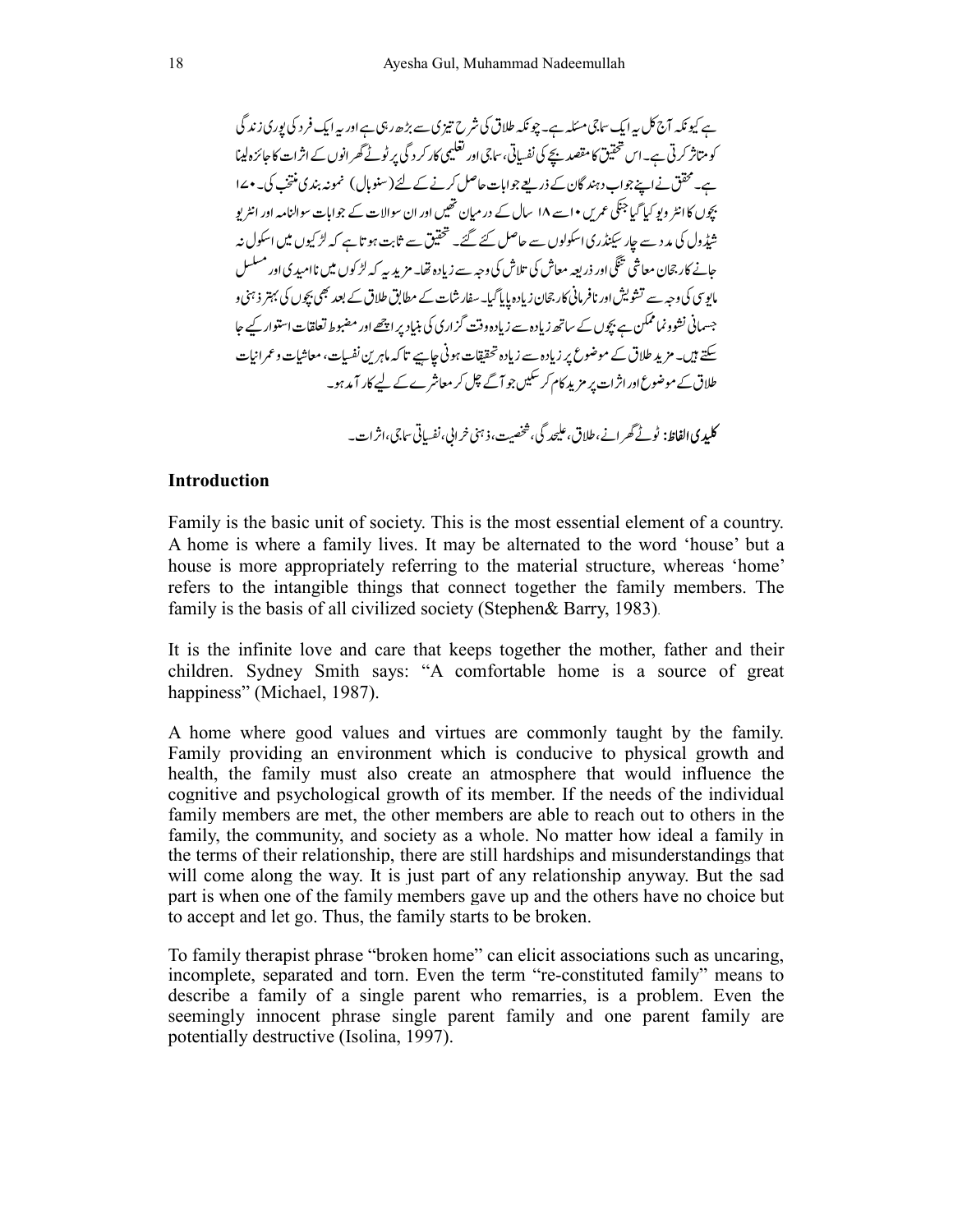A Family breakdown may provoke mental disturbances in the partner and their children. Marital crises do not only affect the spouses but usually have a negative impact on the functioning of the whole family. A conflict situation may lead to psychosomatic and psychological illness, behaviour and personality disturbances, sexual dysfunctions or addictions. The reason why a problem emerges among spouses is usually a problem caused by one of the partners nearly always affects also the other and requires conflict solving strategies on both sides. The following factors can influence the quality and stability of relationships: Personality traits (eg: unsolved psychological conflicts, depression, and lack of self-esteem), style of emotional ties (closeness versus distance), biographical experience (eg. age and maturity, divorce of parents), educational and professional resources, and demographic facts (eg. age at which marriage is contracted).

When the parents' divorce, the child knows the family doesn't look the same any more. And it certainly feels good to a child to hear a teacher to call his or her home broken or hear the doctor calling the child victim of divorce or parents stating that their marriage failed. What does all this mean to a child? With negative labels come negative conclusions. The home is broken. The parents are failures. The child is, at least partially, deserted (Isolina, 1997).

A spouse's high expectations to the respective other and unrealistic ideas about marriage and sharing life together are often the reason for conflict. Egocentrism or narcissism is the inability to understand and perceive someone else point of view. It has a negative impact on relationships because of an egocentric person's is primary interest is his or her own needs and the extreme concentration of attention is upon self. Egocentrism is a counter-reaction to deep- rooted feelings of inferiority. An egoistic person's constant demand for attention, is therefore, likely to produce conflicts (Margit, 2010).

When, a couple decides to end up their relationship. Undoubtedly it affects them but the worse affect is on the human personality. Individual has a traumatic effect on his overall personality. Whatever the problem arise between the parents or whatever the reason is behind the broken home. It is very hard for individual to accept the bitter reality that their parents are no more live together. They have lots of question in their mind due to which they are always in depression.

Men who witnessed their fathers abusing their mothers are more likely to become abusive partners themselves. Similarly, women who witnessed their mothers being violent towards their fathers are more likely to be abusive toward their intimates and others (David & Caroline, 2005).

Childhood is that phase in which the personality of individual is developed, but individual whose both parents are not living together are suffering from severe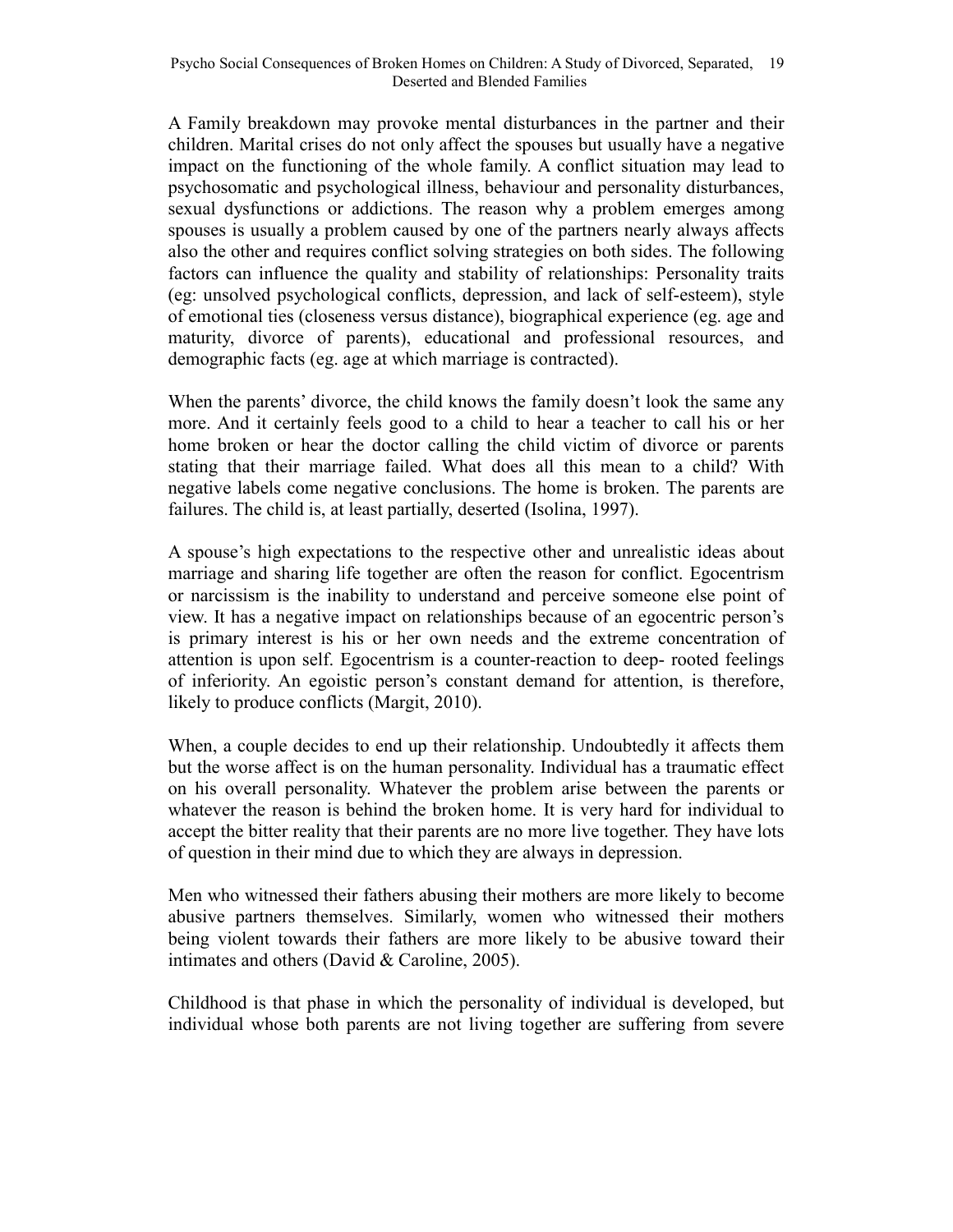emotional and psychological pain. Their personality is totally destructed by their own parents, relatives and members of society. Moreover at the time of personality development they are trying hard to adjust themselves without their one or both parents. They don't understand how to react on the announcement (of the separation, divorce, or marriage) of the mother/father.

Children do not develop in a vacuum; they develop in the context of their family, neighborhood, community, country and the world. In this context, children are influenced by parents, siblings, other relatives, peers, school and groups which they are a part. The media, community, and culture in which; they grow up and even the events going on in the world influence. They are partly the product of social influences, which affect their social development (Bilal, 2008).

When, a marriage breakdown most men and women experience a diminished capacity to parent. They give less time, provide less discipline, and are less sensitive to their children. Many researches indicates that fatherless children are far more vulnerable to poverty, violence, lawbreaking, drugs, and precocious sexual behaviour; receive less schooling and are more apt to fail in school; and suffer other social pathologies (Frank, 2006).

There are different responses of different individual depend upon the age, intensity of attachment with parents and environment. Sometimes they become angry on small matters, some individuals get panicked, some individuals cry, some insist their parents to not leave them alone. Some individuals try to hide their internal feelings of fear by perceiving that everything will be fine soon.

If we wished to understand the effects of marital dissolution on children, we should compare not merely the two extremes of "happy" families at one end and hostile families at the other; we should also ascertain the effects of death, divorce, separation and desertion on children, moreover, it seems clear that it is the quality of the relation between parents and children that is most important(William, 2007).

There are many different things that separation, divorce or another marriage does to a family and also to the human personality of young ones. Positive effects are very rare in young ones depending on the family members and their priority for them. Broken homes affected negatively on the psychological, social, educational aspect of an individual's life. One thing is clear: a divorced parent who enlists his/her children to help fight the other parent will probably cause their children harm. One parent may try to turn the children against the former spouse.

Mostly the researchers focus on physically broken homes and indicated that many children are the products of broken families. For example a summary conducted; between (1929) and (1958) reported that children processed by officials for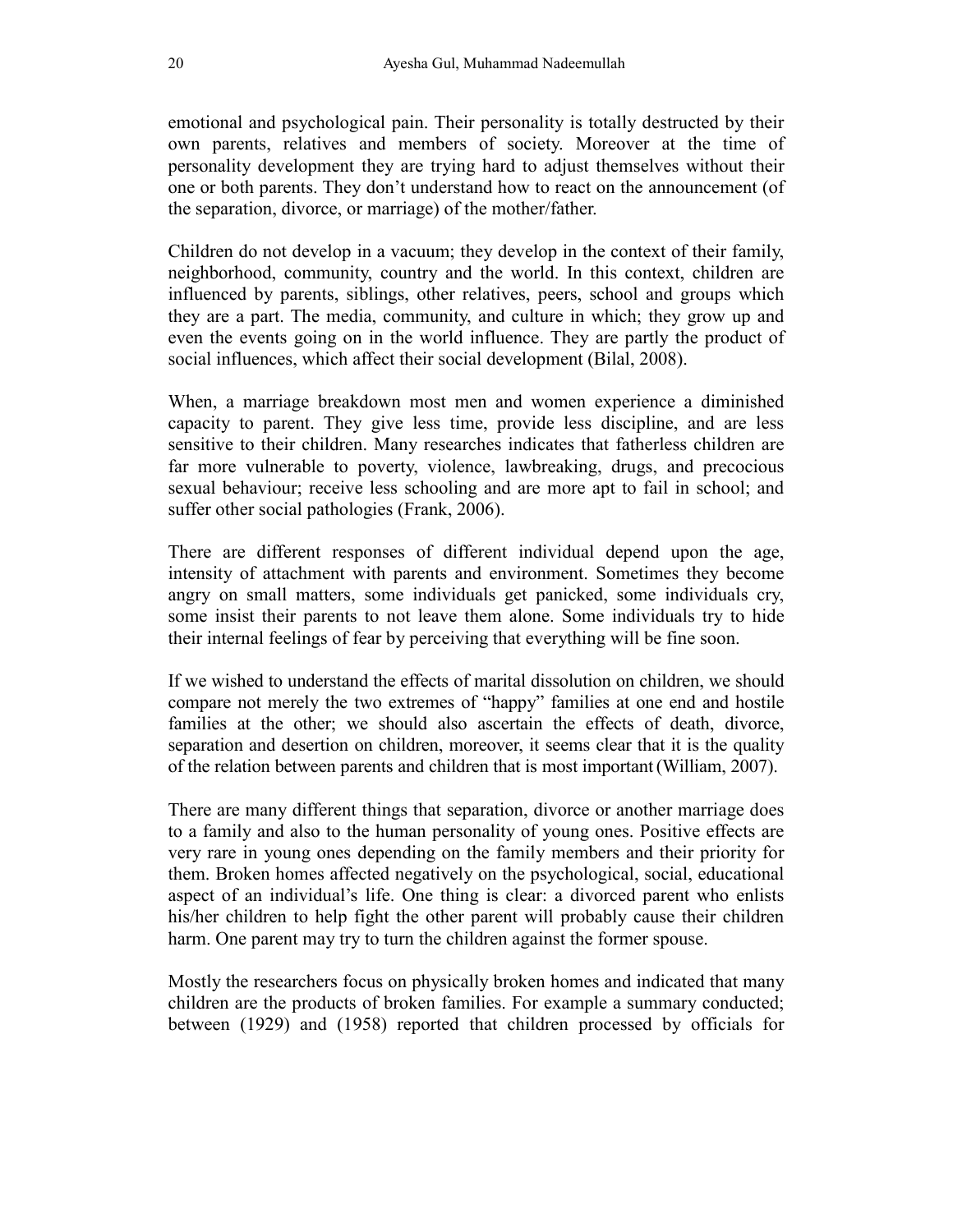delinquency are almost twice as likely came from physical broken homes. In the (1940's) a psychiatrist gave psychological tests to one hundred young criminal offenders, and the result showed that many felt hostile, aggressive, and sexually confused as a result of long term exposure to family conflict. Other social scientists indicate that, quarrelling or any form of conflict between parents, is more closely associated with delinquency (David, 1995).

The emotional impact of marriage breakdown is hard on all- the man, the woman, and the child. Particularly the first year is full of shock and fear. The divorced persons are themselves unprepared for the impact of the changed role and status, from married to divorce. Loneliness, anger, depressed feelings, pervasive guilt, towards their children, as well as feeling of resentment against the children for interfering with their freedom and happiness are usual response (Dorothy: 1990).

The visiting parent may use visitation rights to try to lure the child away from the custodial parent. In extreme case, recurring court battles may be fought over the children, or child snatching by the noncustodial parent may occur. This is frightening, confusing, and possibly dangerous to the child (Frank, 2007).

If everyone could simply decide to be happily married, almost no divorced would occur. For most people, the real choice is whether to continue to live together in disharmony, or to divorce. In choosing divorce, they must also choose the complex and often unhappy consequences they and their children will then experience. Most children who experience a divorce are likely to acquire a step parent later on and to live in an intact home. All these experiences do require adjustment, and some are very painful. It is not yet certain, that these experiences have a lasting, destructive effect on most children (William, 2007).

A significant consequence of broken homes is children from them are more likely to become involved that in delinquency and crime. In study after study sociologist find this is to be true. But why should this to be? The single parent (usually woman) must devote a good deal to support and maintenance activities that are at least to some extent shared in two parent's family. Further, she must do so in the absence of psychological or social support. As a result, she is less able to devote time to monitoring and punishment, and is more likely to be involved in negative, abusive contacts with her children (James, 2009).

Children in divorced families are more likely to be anxious, depressed and their mental health problems tend to persist when they become adults. They more have eating problems and disorders. They feel themselves lower in competence, and in fact are likely to be less social and less responsive at home, school and games. Children from broken homes have lower levels of emotional well-being when they become adult. Children also face problems of adjustment. In general the effects of divorce are greater for children who are very young at the time of dissolutions (Robert, 2006).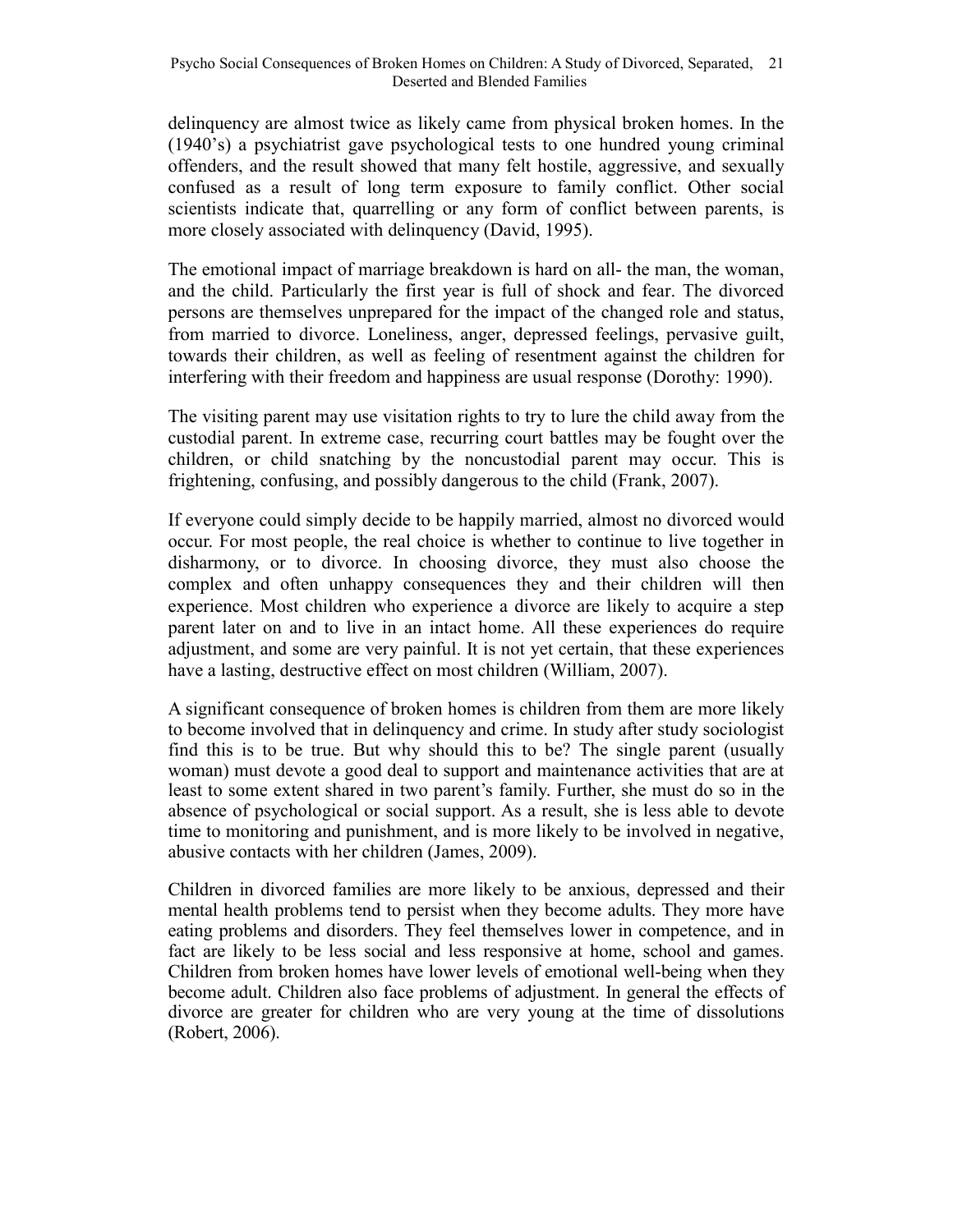Single parenting can occur for several reasons: death, divorce, desertion, and never having been married. A single parent seems to experience common feelings including loneliness, sadness, guilt, and anger. In addition, divorced parents need to decide whether to cooperate with parental contact with the ex-spouse and support contact of the child with ex-spouse and his or her family. Children from single parent households show more problems than children from two parent homes. They have a greater incidence of behaviour problems such as conduct disorders, attention deficit disorders, poor school performance, and emotional problems. Some single parent families are poorly buffered against conflict and stress that may be acute and chronic. They experience multiple stresses operating simultaneously that overwhelm their capacity to cope. Poverty also plays a role in many of the social/psychological problems associated with growing up in a single parent household (Evelyn, 1977).

Boys seem to be more affected by the post divorce absence of the father. In post divorce situation, father seems less likely to be around to solve problems, to discuss standard of conduct, or to enforce discipline. Divorced fathers who remain actively involved in his child's life reduce his son's chances of delinquency (Lassy, 2008).

The boys may escape into the community and find solace in his peer group in what is regarded as normal boy activity. Thus the boy has an avenue of escape from home that is closed to the girl. Away from home, the boy may, however, affiliate with a delinquent group and eventually come to court attention, not for incorrigibility, but usually for some form of stealing.

Girls are more affected by both the quality of the mother's parenting and post divorce parental conflict. It is possible that extreme level of marital conflict may severe as a model to young girls coping with the aftermath of their parent's separation. Since girls spend more of their time at home and are more closely supervised than boys, any latent tension is more likely to burst into open quarrelling and hostility than is true for boys. The girl who attempts to escape from home is less likely to find a free-roving peer group. If she does, or if she runs away by herself, she is considered a delinquent.

A number of experts contend that a broken home is a strong determinant of a child's law-violating behaviour. And because step families, or so called blended families, are less stable than families consisting of two biological parents, an increasing number of children will experience family breakup two or even three times during childhood (Lassy, 2008).

There are various effects of broken families on their personality. We have categorized into two ways.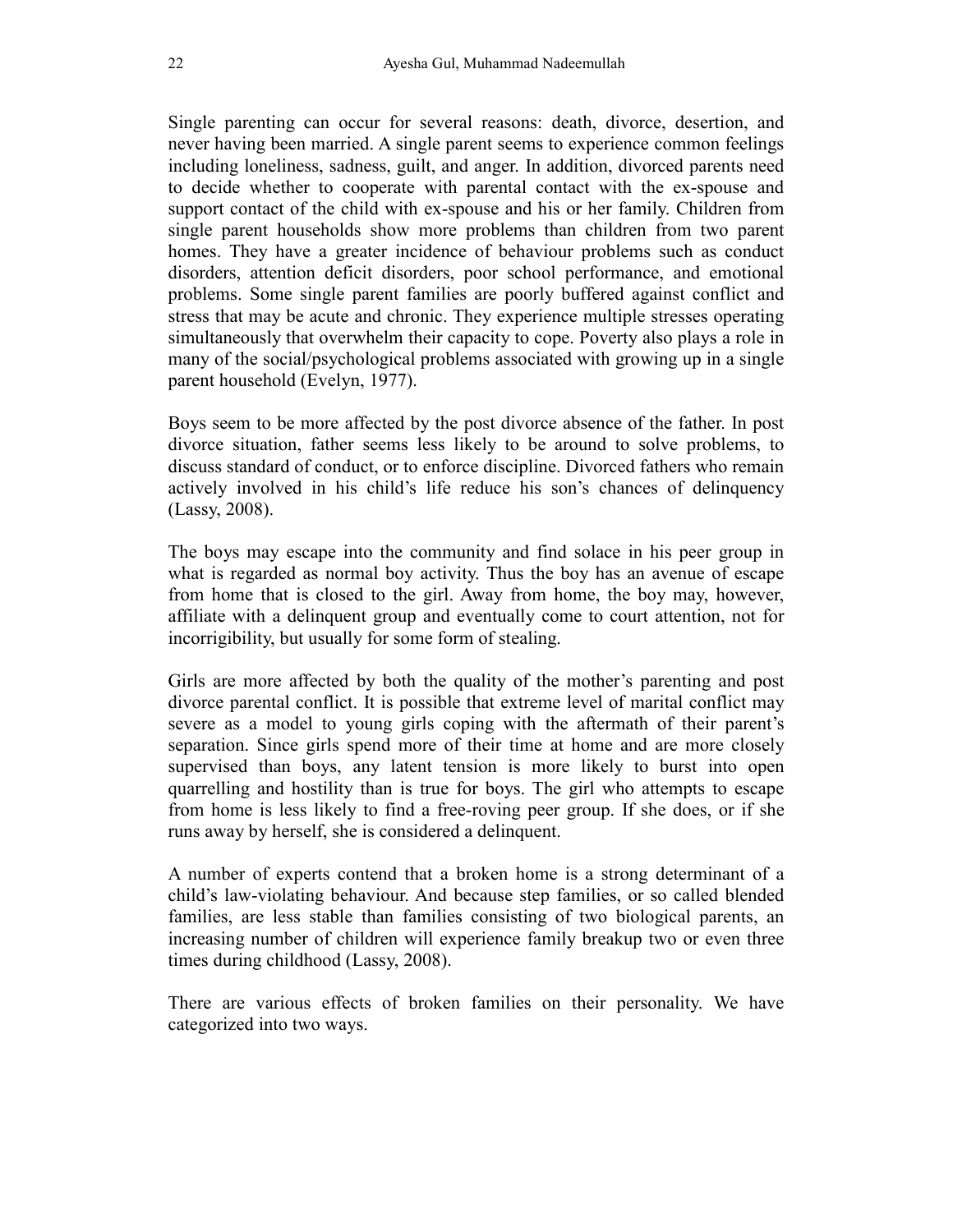#### **Short Term Consequences**

At first, individual experienced emotional well-being and feelings of relief that they were removed from the scene of continuing parental warfare.

Much of time, the short term effects of broken families are negative, according to few researches: they suffered with un-wanted split, feeling of guilt, depression, anxiety, withdrawal, less social and school competence, school problems and etc (John:2005).

Delinquency is characterized by a dichotomous attached/unattached conception of family relationships and broken intact model of family structure (Ronald, 2009). Divorce however; create unintended and often overlooked victims, the children of divorcing parents. Lives of million children are disrupted by divorce. Facing an uncertain future, these children are filled with fears (James, 2009).

# **Long Term Consequences**

While the parents split-up, individual usually enter adulthood as worried, underachieving, self-deprecating and sometimes angry young men and women. They usually end up with never marrying or getting divorce themselves because such individual didn't grownup with loving, contented families. They didn't know what one ought to be like. These individual have less social competence than do individuals from intact families and are at greater risk for alcohol and drug abuse and are less apt to attend college and the girls are more likely to have early sexual experiences. Such human have low self-esteem and indulge in anti social peers (Brian, 2009).

A study of divorced women found that anger, loneliness, and depression can continue for 10 years or more after a divorce. Although some people can turn a divorce into a positive experience of growth, even they suffer short term negative consequences. Unfortunately, others experience long term trauma. Divorce, separation, and desertion occurred most frequently in the parents of psychopathic personalities and psycho neurotics (Robert, 2006).

Getting over divorce is like learning to walk with one leg after the one has been cut off. Divorce is the amputation of marriage. No matter how necessary it is, it hurts; and there must be a period of recovery before the formerly married can go it alone again.

One new divorcee tells of writing her-self a list of all things she now must learn to do by herself. It is a tragicomic list that includes such items as: Opening bottles, carrying heavy things, going home alone, eating alone, entertaining alone,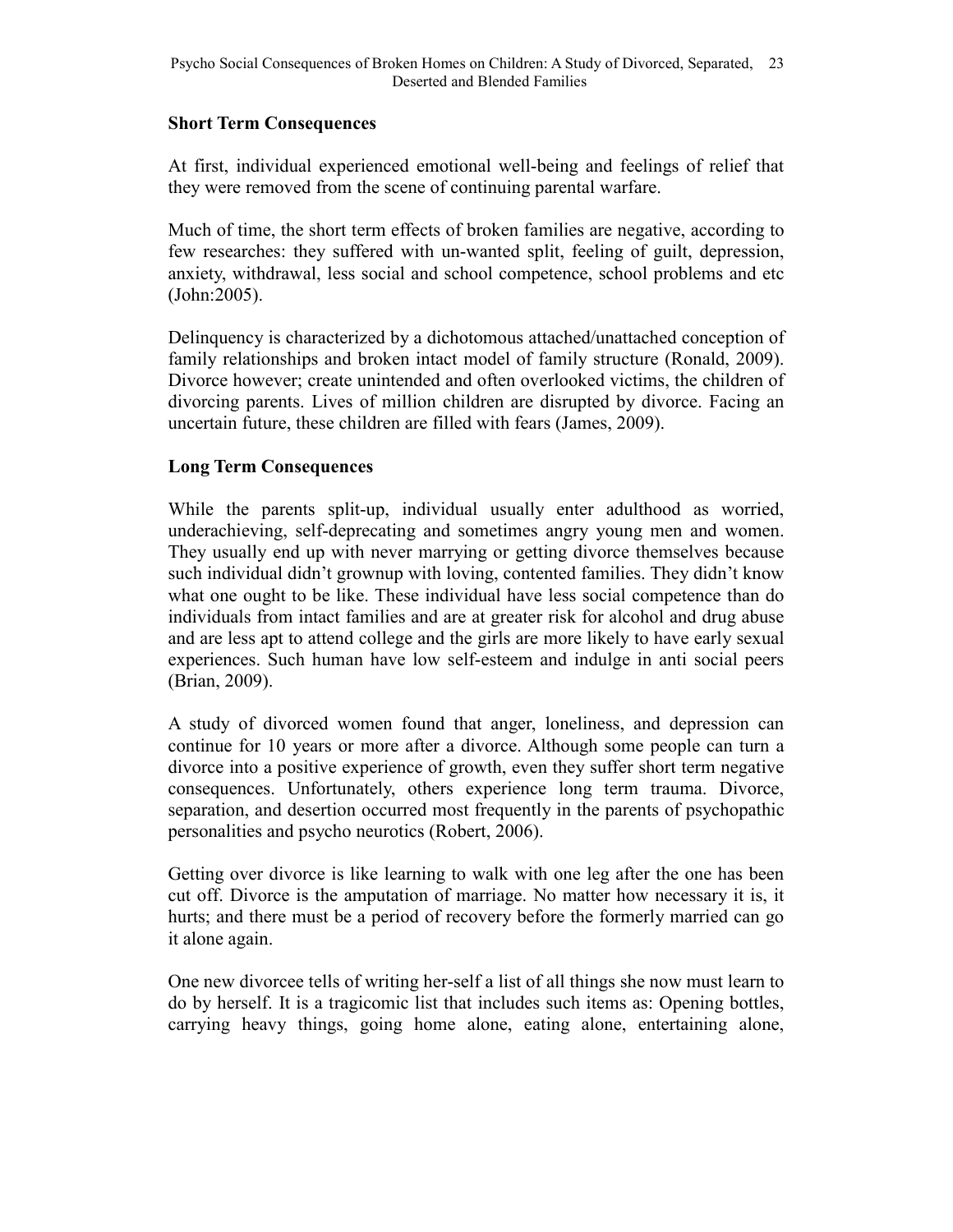fighting with service companies alone, being sick alone, getting old alone, sleeping alone. Even when some new mate is already on the horizon, there may be many dark clouds to be swept away before the skies of one's life clear once again (Evelyn, 1977).

Remarriages of divorced parents lead to blended families with stepparent and step children. But Cherlin in 1981 suggested, such blended families can involve complications and difficulties for the parents, step parents, and step children involved (E. Mavis, 2009).

Statistically, the marriage of divorced people are somewhat more likely to end in divorce than are first marriages, but this does not mean that a given marriage is any less happy than the first. Remarried divorced individuals have more problems than they had in their first marriages. Yet, most of them rate their rebuilt marriages very happily and most of them stay married (Evelyn, 2009).

Popular assumptions are that parental remarriage has a detrimental effect on children. According to many researchers step children would likely be exhibit mental, emotional and interpersonal problems.

His children, her children, and their children may all be part of the constituted families of the formerly married. Brothers and sisters, half brothers, half sisters, "own" children and stepchildren all share the home of the parents who has been married before. Some of the step children may be occasionally available according to the visiting privileges of the parent and the age of child.

The stereotype of step mother is inconsiderate and lacking in motherliness. We see in our society instances where the step mother relationship has worked out in the best possible way. Even under the most favourable circumstances, however, the role of the step mother is a difficult one (Oliver, 1956). Step children necessarily have at least three parents and sometimes more, which makes for divided authority and the "you" are not my father/mother type rebellion of the older child.

Establishment of good relations between acquired parents and children has been considered one of the most difficult of all human assignments. The general consensus is that very young and growing up children tend to assimilate a new parent more easily than adolescents.

Different scholars review that step children and their new parents, such families experience more stress and less cohesiveness than do families broken by divorce. Stepmothers have more difficult roles to play than do stepfathers, especially when there are adolescents in the family. Stepdaughters tend to have extreme reactions towards their parents (Evelyn, 1977).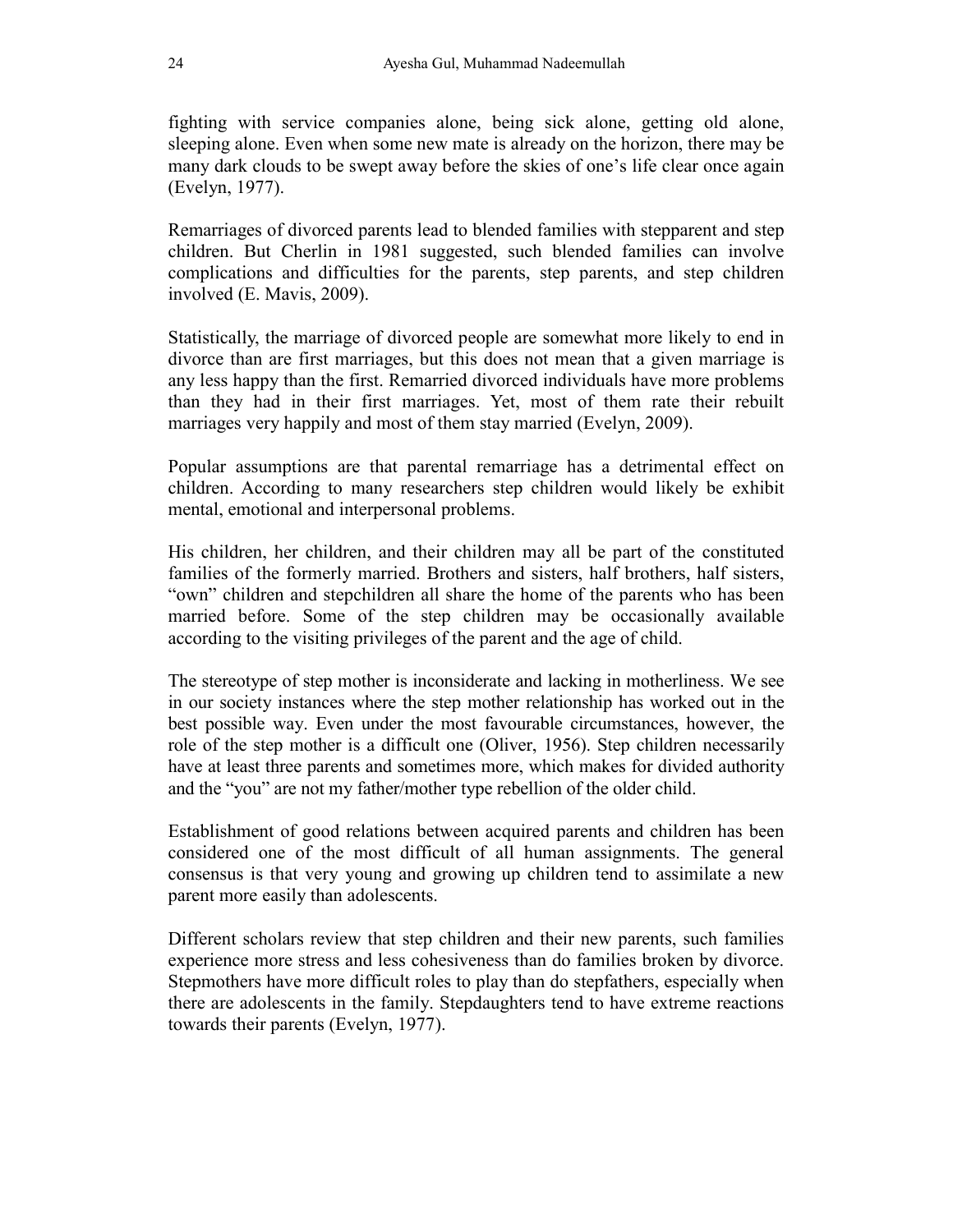Parenting can make or break the family, a society and a civilization. Civilization building is not ending and not a one time job; rather it is a way of life and a dynamic continuous process. It has a beginning but not end. Civilization continuous to grow, continue and develop. When children are raised in a state of fear and oppression, they become afraid to take risks and afraid to make decisions ( Hisham, 2013).

# **Objectives**

The broad objective of this study was to identify the overall consequences of the family break up on the children. To fulfil this broad objective, the following specific objectives were identified:

- 1. The effect of broken family on a child's personality and his/her social development.
- 2. To explore the consequence of family break up on achieving education.
- 3. To know the pattern of psychological alienation faced by the respondents.

# **Literature Review**

Family is the fundamental section of society. This is the greatest essential component of a nation and the researcher believes that the number one ingredients on person's happy life are their family, that the parents are the most important source of human's behaviour, which effect to their outlook in life. A broken home can damage and confuse an individual's world. This is natural from infancy through the teen years. Nobody wish to lose the protective feeling that a family contributes. Human undergo an extensive array of emotions to try to navigate. Parents have to contribute as much stability as feasible and include other responsible role models to provide assistance for their child. Different researchers pointed out broken home and its consequences in their studies.

Dr. Fouzia Khurshi and Sufiana Khatoon in (2012) pointed out in their study that the divorce rate is alarmingly increasing worldwide that has deformed the structure of Eastern countries like those of Western. Even the Islamic states are also growing at the same rate in this regard. Addictions of alcohol, gambling or any other such habit can also cause the end of this relationship. Increasing divorce rate is directly proportional to the crime rate in society. Hollowness and low morale overwhelms the children of the divorced parents. Divorce leaves the children morally and emotionally weak and they start showing poor academic performance.

Paul R. Amato and Alan Booth in (1996) pointed out after divorce, the frequency of contact between children and parent left the house, mostly fathers, is decreased. Children's relation with mothers is observed as same after separation in most of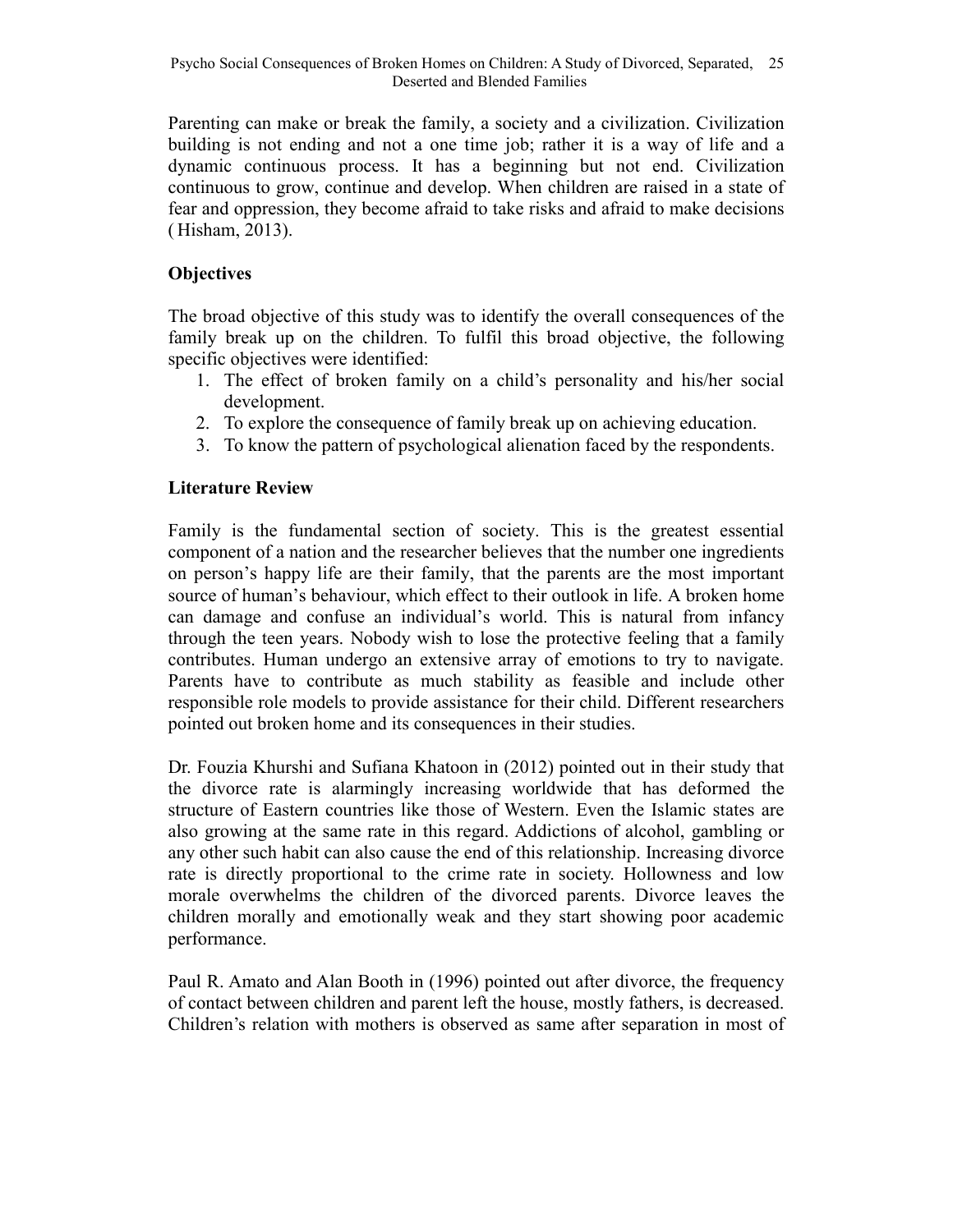the cases as before divorce; but in some cases, it is found declining long after divorce. It might be because of guardian mother's remarriage. Children start feeling less intimate with their noncustodial parent if they don't share the same gender with them. The troublesome parent-child relationship continues for the whole course of life. The clash between parent-child relations may have its roots in the pre-divorce period either. This study also shows that the fathers and mothers who later broke up with each other had very harsh attitude with their sons in comparison to the couples who remained together. Children of divorced parents have more behavioral and academic issues than those whose parents never set apart. The parent-child relationship before divorce has strong connection with the dissolution of the parental relations. Divorce does not seem to affect mother's loyalty for children. Marital disputes deviates parents' minds and attention from children that causes so many personality issues in them. Divorce or separation of parents may make the children frustrated and difficult to handle.

Khulna City Corporation Area in (2012) carried out the result that they can be easily manipulated by adults who are involved with various crimes such as drug abuses, child trafficking, and robbery. Most of them mothers in the broken families are either house maid or day labourer. Victims have said that they do not receive support from their parents. A lack of parental love, violent behaviour from family members, frustration, depression, and bad company influence children to be attracted to drugs. As data show in the findings section, their future plans range from becoming a businessman to becoming a nurse. Their dreams are not too unrealistic. If they are given a proper environment to explore their talent, many of them may be able to fulfil their dreams.

Igbinosa Victor Omoruyi in (2014) carried out the results that there is a significant difference between single- parenting and academic performance of the adolescents. There is a significant difference between Socio- economic status of the adolescents and academic performance. And there is a positive relationship between adolescents from broken homes and academic performance.

Marry Joseph in the year (1999) mentioned results 89 % respondents live in slums. Since many crimes occur in slum areas, these children who are already affected by broken families are in a vulnerable. Respondents are reported to have some kind of health problems. Main cause of divorce was the second marriage of the husband. Many of them were drop out from secondary school. Majority were in the categories who obtain low grades. 80 percent cannot afford their school fees. Children said that they feel frustrated. Many of them have reported that they take some kind of drugs.

In (1959) Goode gathered interview data from some four hundred divorcees, who were mothers. His conclusion was necessarily tentative. He questioned the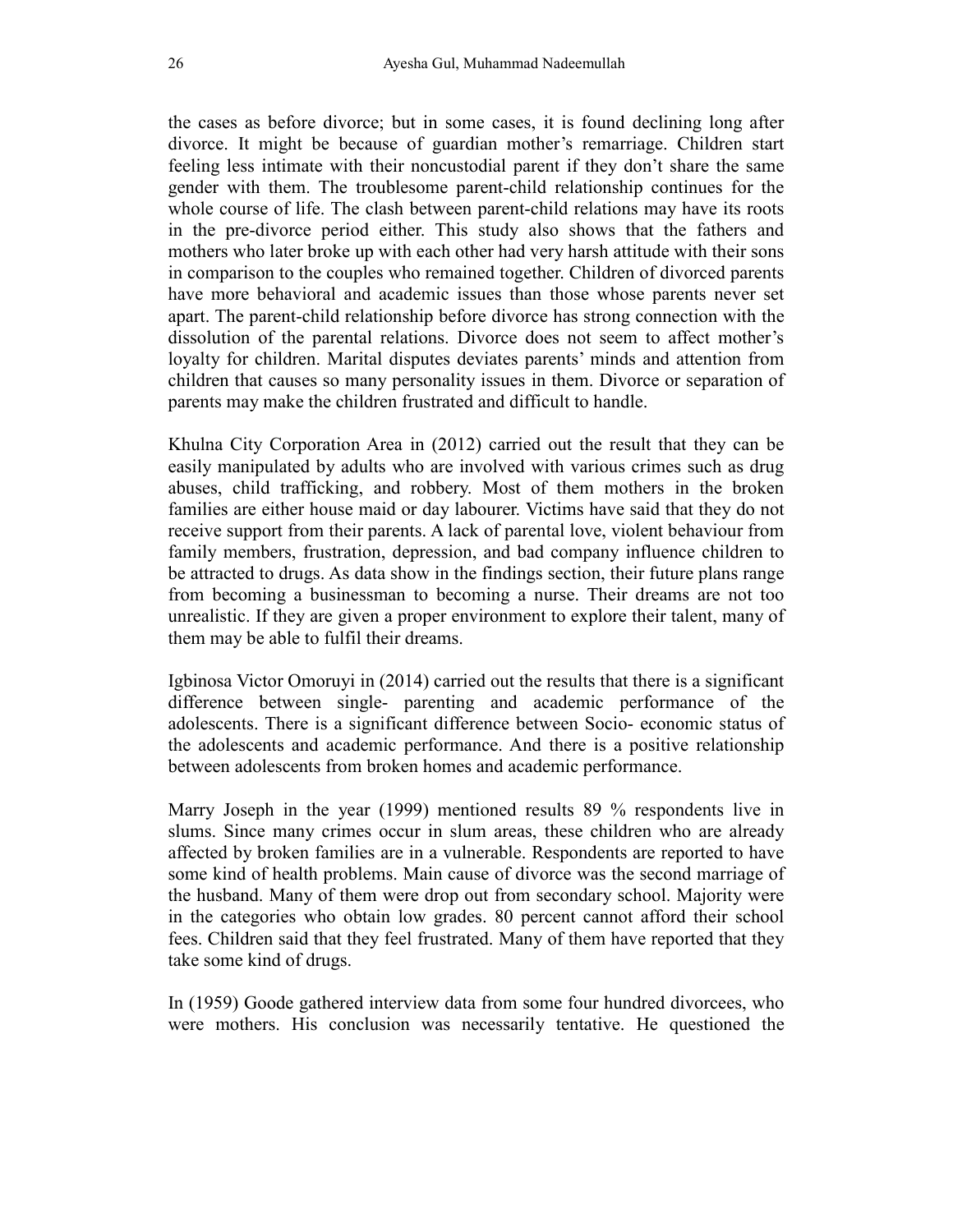assumption that does divorce leads to proper adjustment in children? He summarized that broken home may lead to a child juvenile delinquency. It was found that all mothers were worried about the effects of divorce on their children. Step families and blended families have adverse affect on a child personality according to this research.

# **Methodology**

### **Research Design**

The type of research in this thesis was descriptive type of research. Descriptive type of studies provide researchers with a vast amount of information about many social settings .Descriptive designs are more specific in that they direct attention to particular aspects or dimensions of the research target.

# **Sampling Technique**

The method of sampling used to carry in this study is snowball sampling. Every respondent is being selected according to snowball sampling method because it was difficult to found respondents from the specific universe so, the researchers practiced snowball sampling in order to get through to their respondents.

#### **Population**

The total respondents on which this research is done are 170 according to the snowball sampling method. The sample size for this study consisted of one seventy (170) children under the age group 10 to 18 year.

#### **Universe/Local of the Study**

The selected universes for the research were, SOS Village, Garrison academy, Iqra School and Darul Falah at Alamdar Road Quetta.

#### **Tools for Data Collection**

Researcher used Questionnaire and Interview Schedule techniques for data collection purpose. Researchers used this technique because many of the respondents were children, who had difficulty to fill questionnaire. Another reason to choose this technique was to observe the expressions of respondents to make results accurate. Interview schedule was used for those interviewees, who were available for face-to-face interviews, whereas questionnaires were used for those that were not available for face-to-face interviews.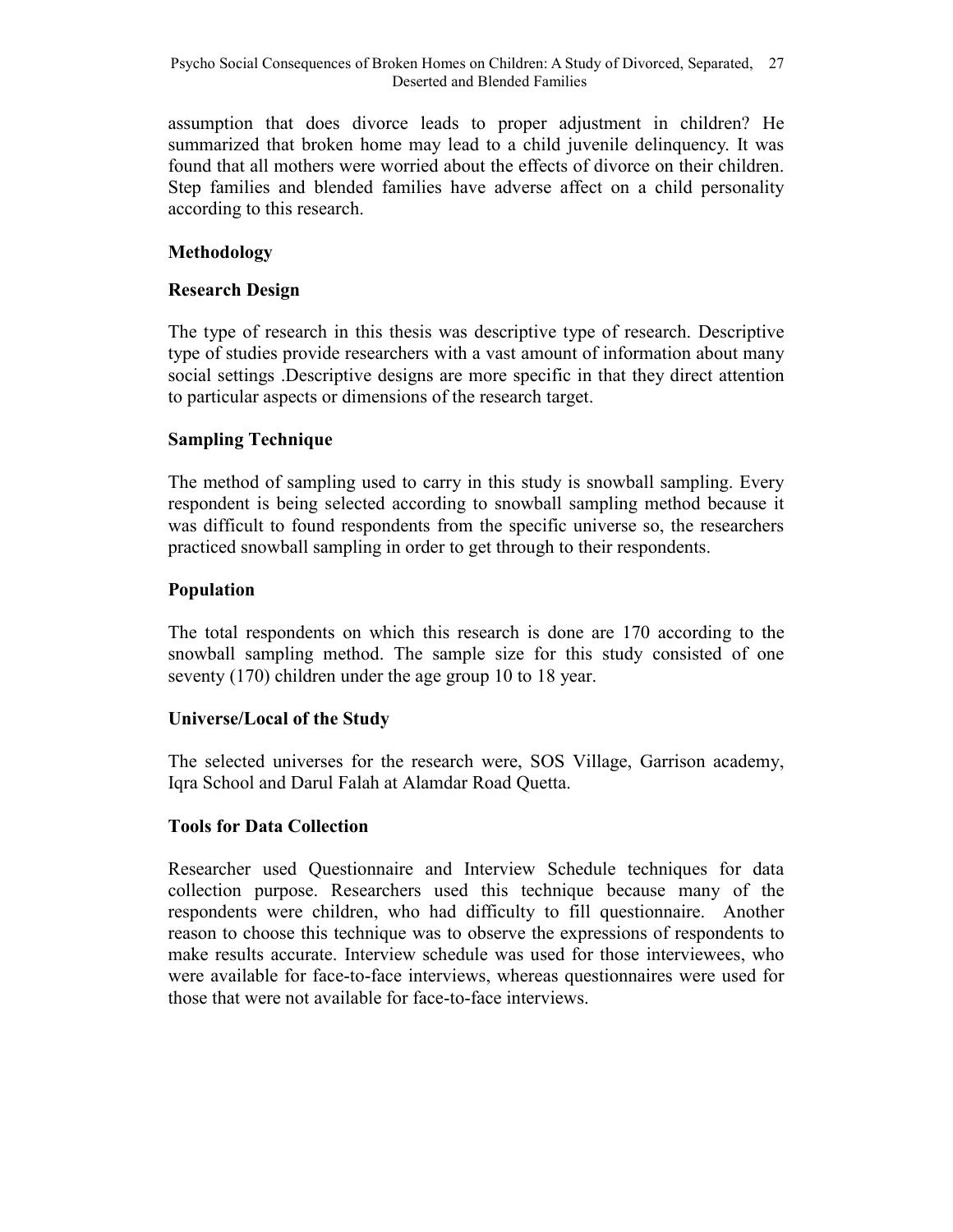### **Research Questions**

This study sought to provide answers to the following questions:

- 1. Is there any psychological/emotional and social impact of broken family?
- 2. And what are the educational impacts of broken family on child academic performance?

#### **Data Analysis**

The data collected were analyzed through the use of simple percentages. Tables were prepared through SPSS and frequencies were put in to these tables through bi-variat and multi-variat tabulation process. Afterwards cross tables were made and variables are tested through bi-variat and multi-variat tabulation method. Data were analyzed using descriptive and inferential statistics. In descriptive statistics, uni-variate analysis was carried out in the form of frequency distributions. Frequency distribution expresses the number of cases within each value of a variable as a percentage or proportion of the total number of cases. It was calculated through following formula

|   | $P =$ | F x 100              |       |
|---|-------|----------------------|-------|
|   |       | N                    | Where |
| P | =     | Percentage           |       |
| F | $=$   | Frequency of Classes |       |
| N | $=$   | Total frequency      |       |

The inferential statistics was used during bi-variate analysis to explore the association of two variables and the result was verified.

| Age, sex and marital status of the respondents |       |      |                        |                       |              |         |     |  |  |
|------------------------------------------------|-------|------|------------------------|-----------------------|--------------|---------|-----|--|--|
| Age                                            | Freq. |      | Sex of the respondents | <b>Marital Status</b> | <b>Total</b> |         |     |  |  |
| (yrs.)                                         |       | Male | Female                 | Single                | Engaged      | Married |     |  |  |
| 10-12                                          |       |      |                        |                       |              |         |     |  |  |
| 13-15                                          | 66    | 66   |                        | 66                    |              |         | 00  |  |  |
| 16-18                                          | 9     |      | 80                     | 60                    | 20           |         |     |  |  |
| Total                                          | 170   | 90   | 80                     | 139                   | 20           |         | 170 |  |  |

**Table: 1 Age, sex and marital status of the respondents** 

The above table shows that 13/170 (7.6%) respondents were in the age group of 10-12 years, 66/170 (38.9%) were in the age group of 13-15 years while majority 91/170 (53.5%) were in the upper age limit of 16-18 years.

Sex-wise distribution shows that 90/170 (52.9%) were boys and 80/170 (47.1%) were girls.

Marital status shows that 139/170 (81.8%) were single or unmarried nor engaged, 20/170 (11.8%) were engaged and 11/170 (6.4%) were married. The table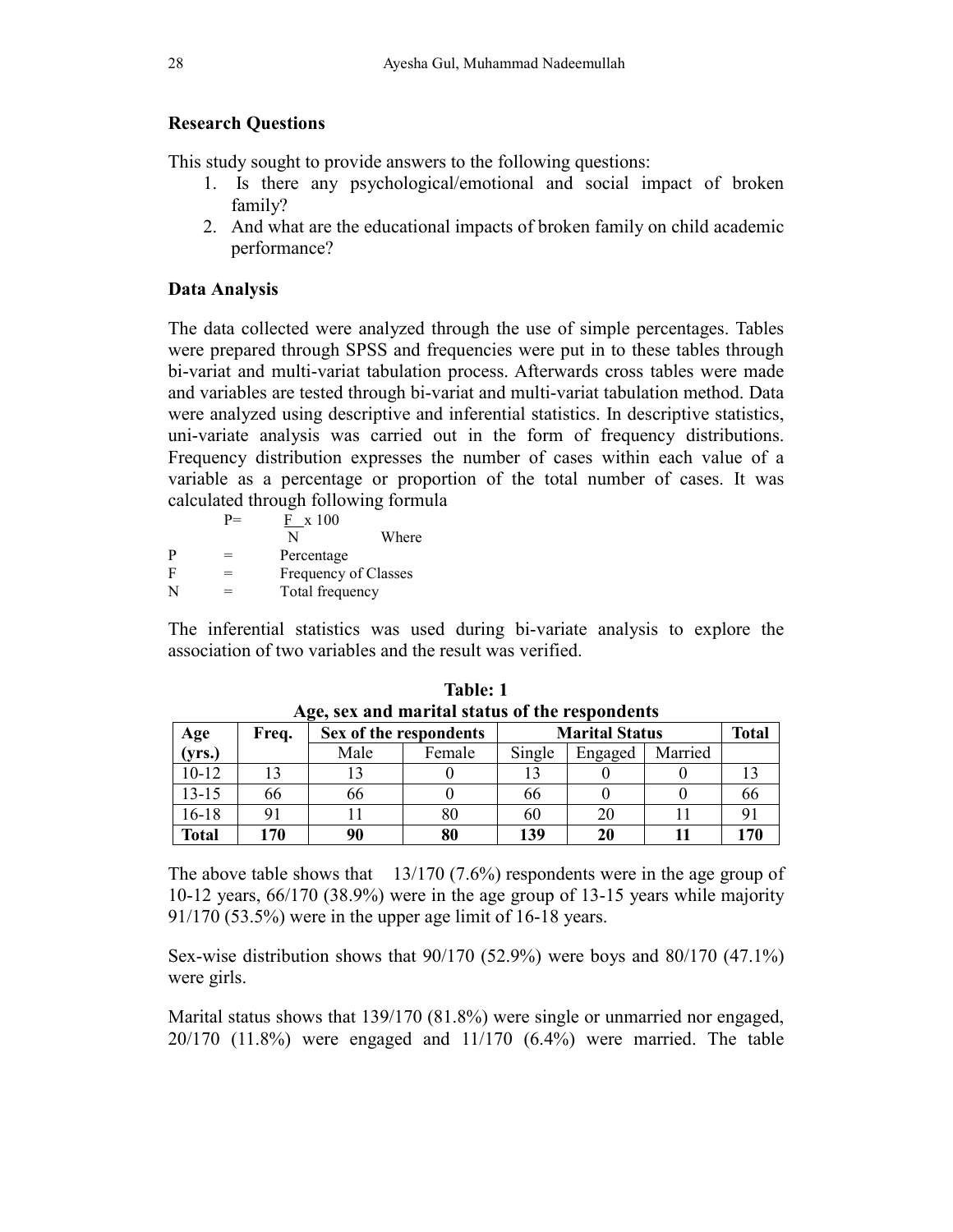highlights the situation of early marriages in Pakistan even in the urban areas. There can be many reasons of early marriages. In Pakistani context, as soon as a girl becomes of age, she is no more considered as a child and mostly, this happens at the age of 13-15 years. The second reason is that in case of single parent or orphan hood, who is there to protect an orphan or fatherless girl of 16-18 years of age if own parents are not there. In Pakistan such girls are , mostly put to work as domestic workers and then every injustice is meted out to them even rape. So why not to marry her out and protect her chastity. The table supports this fact as all the married respondents were girls.

| Frow broken rannly impacts on studies |     |                                             |                |           |        |      |     |  |  |
|---------------------------------------|-----|---------------------------------------------|----------------|-----------|--------|------|-----|--|--|
| Respondents Freq.                     |     | How does broken family impacts your studies |                |           |        |      |     |  |  |
| Gender                                |     | Lack of                                     | lack of        | Avoid to  | Low    | None |     |  |  |
|                                       |     | partici-pation                              | concen-tration | go school | grades |      |     |  |  |
| Male                                  | 90  |                                             | 42             |           |        |      | 90  |  |  |
| Female                                | 80  |                                             |                | 32        | 38     | 10   | 80  |  |  |
| <b>Total</b>                          | 170 | 35                                          | 42             | 45        | 38     | 10   | 170 |  |  |

**Table: 2 How broken family impacts on studies** 

The above table shows that 90/170 (52.9%) respondents were male and amongst them 35/90 (38.8%) were reported to take less participation in the class, 42/90 (46.6%) were reported to take less concentration in the class, whereas, 13/90 (14.44%) respondent were avoiding to go school.

In other category 80/170 (47.05%) respondents were female. Amongst those 32/80 (40%) reported avoid going to school. 38/80 (47.5%) respondents were taking low grades in the class, while 10/80 (12.5%) respondents didn't had any impact of broken family on their studies.

The table highlights the situation that the ratio avoid to go school and low grades of girls is higher than boys due to financial burdens as girls engage themselves in different income resources to overcome the financial crises. On the other hand mothers want their boys to attend the school regularly so they may support them financially in future. But the figure shows that a high ratio of concentration and participation in studies is low in boys due to lack of mental clarity and disturb minds and they are more exposed to society than girls.

| <b>INCRUIVE HIIDACUS OI DEINR III DI OKEN TAHINY</b> |     |           |                                                                   |        |                                |           |          |        |         |    |  |
|------------------------------------------------------|-----|-----------|-------------------------------------------------------------------|--------|--------------------------------|-----------|----------|--------|---------|----|--|
| Respondent's Freq.                                   |     |           | <b>Total</b><br><b>Negative Impacts of Being in Broken Family</b> |        |                                |           |          |        |         |    |  |
| Gender                                               |     | Dis-      |                                                                   |        | Anxiety Low Self Psychological | Over      | Stubborn | All of | None of |    |  |
|                                                      |     | obedience |                                                                   | Esteem | Disorder                       | Confident |          | these  | these   |    |  |
| Male                                                 | 90  | 36        | 40                                                                | 14     |                                |           |          |        |         | 90 |  |
| Female                                               | 80  |           |                                                                   | 22     |                                |           |          | 30     |         | 80 |  |
| Total                                                | 170 | 36        | 40                                                                | 36     | 18                             |           |          | 30     |         | 70 |  |

**Table: 3 Negative impacts of being in broken family**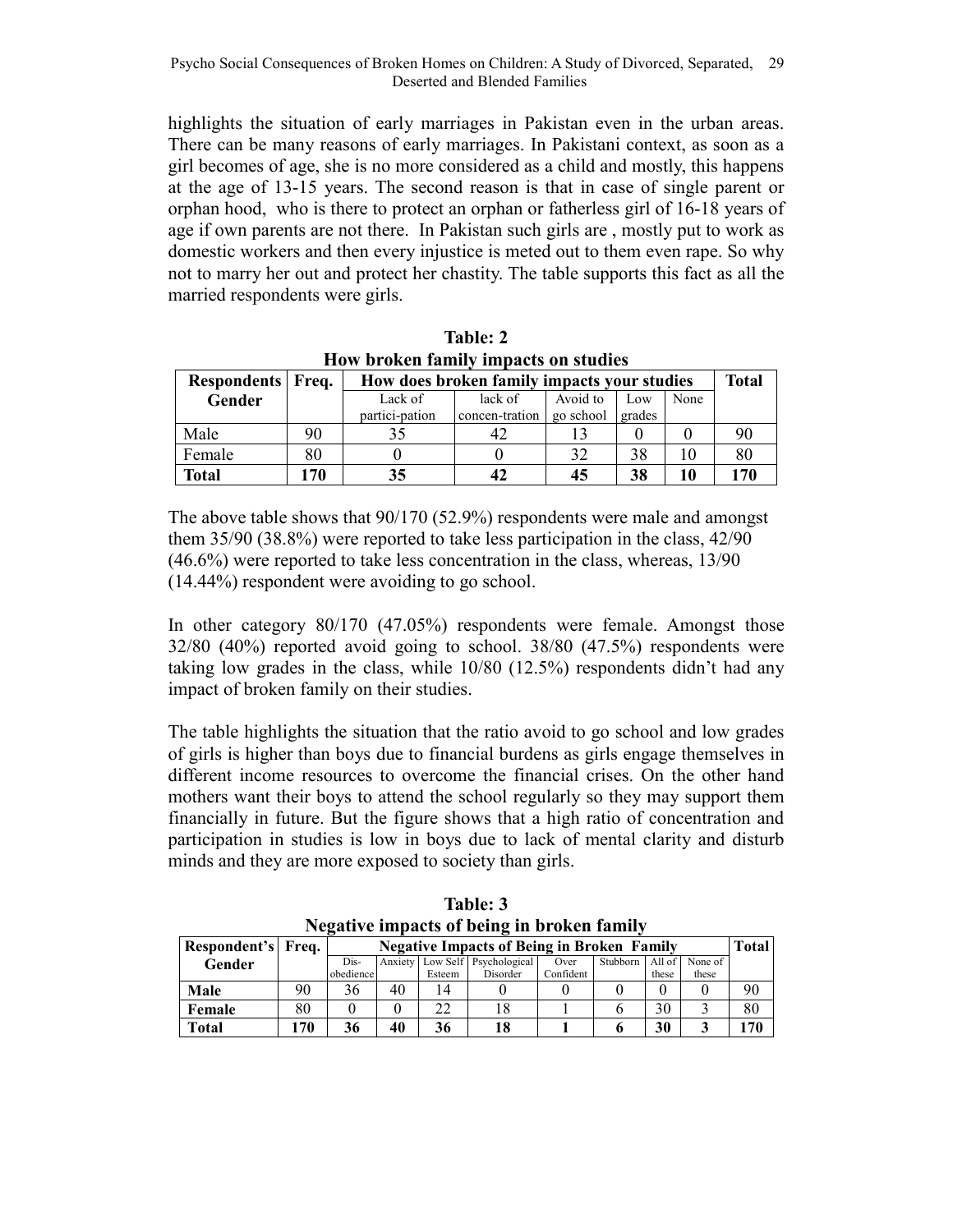The above table shows in boys 40/90 (44%) were suffering from anxiety, 36/90 (40%) were reported disobedient, 14/90 (15.5%) were having low self esteem.

Whereas the girls contained all disorders including low self esteem, psychological disorders, and stubbornness due to over sensitive nature. The table highlights the situation that due to aggressive nature, the boys often tend towards disobedience and suffers from anxiety after a series of hopeless thoughts towards tackling the different challenges.

As a girls often contained inside the house so there is no suitable person or source to express her grieves and expressions which ultimately trigger to such disorders.

#### **Results and Discussion**

In this study, a significant relationship between; mental illness and broken homes was found to exist. Divorce, separation, and desertion were also more frequent in schizophrenia patients. These data would indicate that mental and emotional instability is frequent present in disputed families.

This study sought to provide answers to the following questions:

- Is there any psychological/emotional and social impact of broken family?
- And what are the educational impacts of broken family on child academia?

The details of the analyses and discussion are narrated as under:

# **Psychological and Social Impacts of Broken Family**

Majority 22.9% respondents got aggressive while they knew about their parents' Divorce and later second marriage. Majority 73.5% respondents said yes their daily living is affected due to broken family. High majority 40.6% respondents feel embarrassed due to their broken family. High majority 23.5% respondents said that broken family effect on them is anxiety. High number 72.4% respondents said that they had feeling of insecurity and inferiority complex due to broken family. Majority 47.1% respondents fight others with no reason to get out of depression. 48.8% respondents had faced verbal harassment by their step parent 34.7% respondents faced physical harassment whereas 3.5% respondents experienced sexual harassment by their step parent.

In dereference to the question about psychological and social impacts of broken homes it was reported that Individuals from broken home have difficulty in making future relations as they cannot trust others easily. They made strong perception that every marital relation has an end as their parents had. Hence, they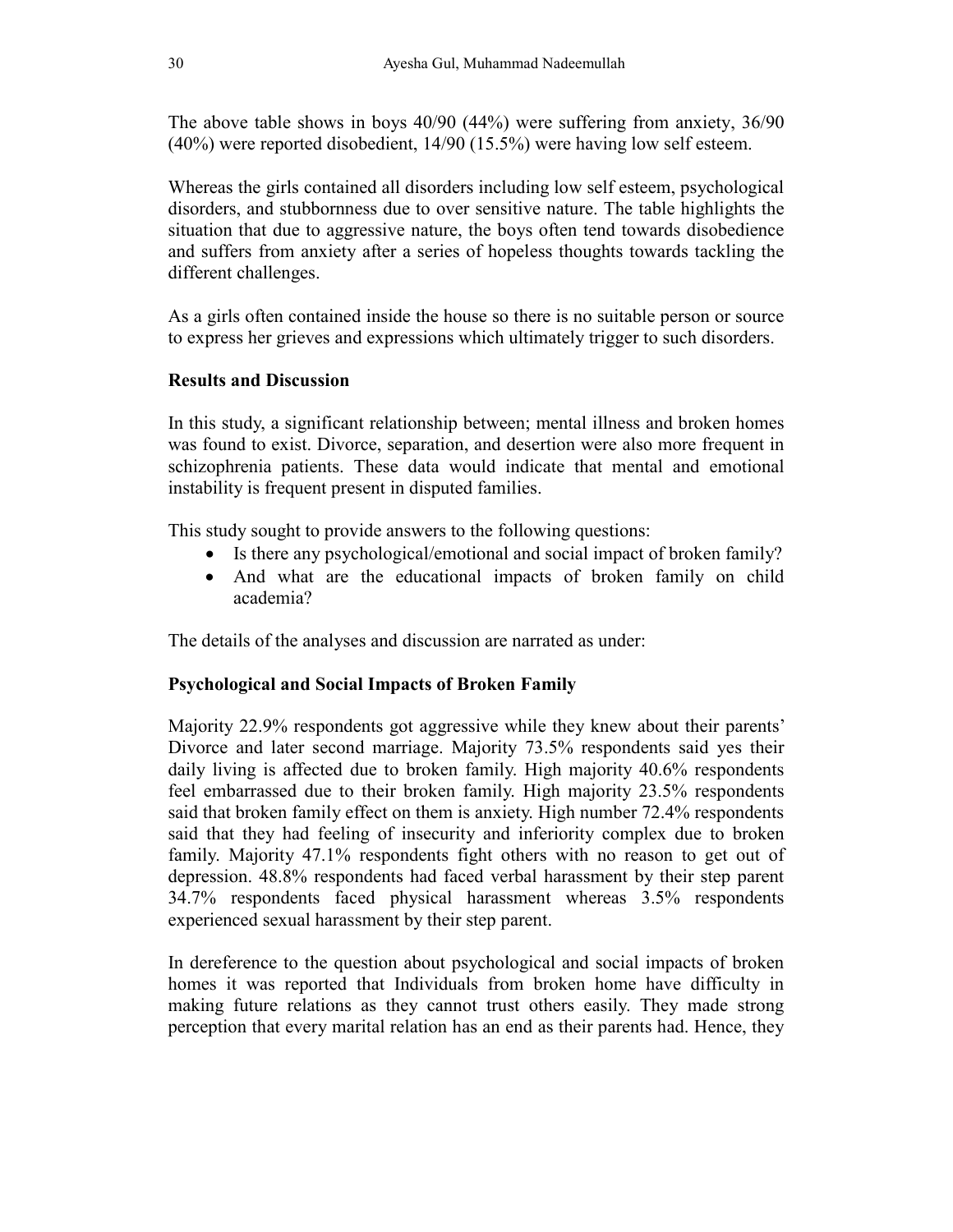may run from commitment and avoid making relationships. Apart from above mentioned effects one of the worst effects on child's social life is due to society. Our society treats such individual as they commit a crime for being in a broken family. Members in a society are more curious to know about what had happen to them. They ask meaningless and personal questions from children whenever get opportunity. These questions make individual to lose their remaining confidence. Individual try to escape from home. They want to hide themselves and for this reason they spend their time more with friends and indulge in bad activities and they also smoke to relieve from depression. According to social control theory family relationship assume a major role in one of the most powerful models of delinquency. Many of them (boys and girls) are sexually harassed by their step parents who leave an unbearable pain in their whole life.

Popular assumptions are that parental remarriage has a detrimental effect on children. According to many researchers step children would likely be exhibit mental, emotional and interpersonal problems. In (1959) Goode gathered interview data from some four hundred divorcees, who were mothers. His conclusion was necessarily tentative. He questioned the assumption that does divorce leads to proper adjustment in children? He summarized that broken home may lead to a child juvenile delinquency. It was found that all mothers were worried about the effects of divorce on their children. Step families and blended families have adverse affect on a child personality according to this research. A study of 1, 451 patients suffering from various kind of mental illness has given no evidence that broken homes might be related to the onset of schizophrenia. On the other hand the presence of this illness would be almost certain to have a disorganizing effect on the family. Many investigators have pointed that a high incidence of broken homes has been found in the history neurotics. Divorce, separation, and desertion occurred most frequently in the parents of psychopathic personalities and psycho neurotics.

# **Educational Impacts of Broken Family on Child Academia**

High number 26.5% respondents said that they avoid going school due to broken family. 62.4% respondents had received support by their parents in their studies and 37.6% respondents said that they had not received support by their parents in their studies. High number 66.5% respondents said they experienced disturbing thoughts during studies. High number 30.0% respondents got confused in class due to the consequences of broken family.

In response of educational impacts it was reported that Individual especially at the time of disturbance at home cannot study. It can be due to lack of attention towards their children. And also individual they cannot pay attention towards their study as they are very much affected by the fight of their parents. They cannot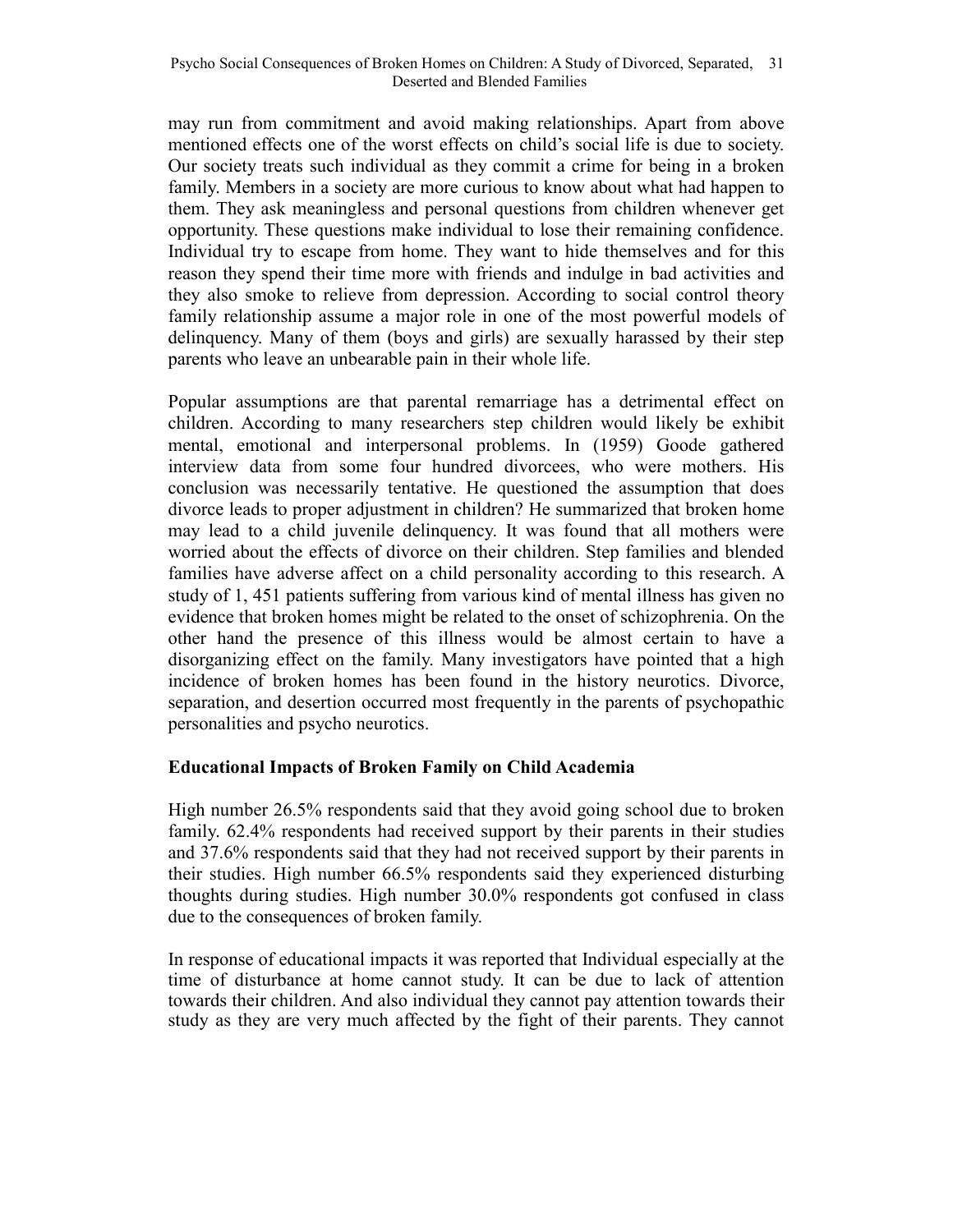concentrate towards their studies because their mind is diverted to do anything for their parents and make them unite at any cost. Their focus is only their parents. They make everything else as their second priority. Such individual in their class cannot participate as they are upset and they think of their family clashes all the time. They get scared of every one because they think that if someone has asked about their parents, they don't have answer of that question that's why they avoid participating. Usually these individual do not have their separate room because they have to stay with the parent to whom they are living with. Due to this they cannot work on time. They cannot study in their own style as once they were used to with. Dr. Fouzia Khurshi and Sufiana Khatoon in (2012) pointed out in their study that the divorce rate is alarmingly increasing worldwide. Joint family system has also become a cause in this regard. Increasing divorce rate is directly proportional to the crime rate in society. Hollowness and low morale overwhelms the children of the divorced parents. Divorce leaves the children morally and emotionally weak and they start showing poor academic performance. Igbinosa Victor Omoruyi in (2014) carried out the results that there is a significant difference between single- parenting and academic performance of the adolescents. There is a significant difference between Socio- economic status of the adolescents and academic performance. And there is a positive relationship between adolescents from broken homes and academic performance. Marry Joseph in the year (1999) mentioned results 89 percent respondents live in slums. Many of them were drop out from secondary school. Majority were in the categories who obtain low grades. 80 percent cannot afford their school fees.

#### **Conclusions**

It is concluded that family is very important as it shapes our development and personality. The family protects your dignity and takes care of your well being. Family also gives us teachings that guide us throughout our lives and these are the values we carry everywhere we go. In addition, your family comes to your aid during hard times. Family is the building block of a successful person. Family is the first friend; first brick and first memory of a person. It can either make you or break you into pieces. A broken family is typically considered to be a family where one of the parents is missing due to divorce or perhaps the second parent was never part of the family. There are ways to minimize the emotional impact that individual usually feel in these kinds of families. If the single parent really puts forth effort to provide a stable, loving and supportive environment for their individual, it can go a long way to soften the blow of a broken family.

#### **Recommendations**

By taking into consideration the above scenario, certain recommendations to further improve the status of broken families and its victims "specially children" the following recommendation have been put: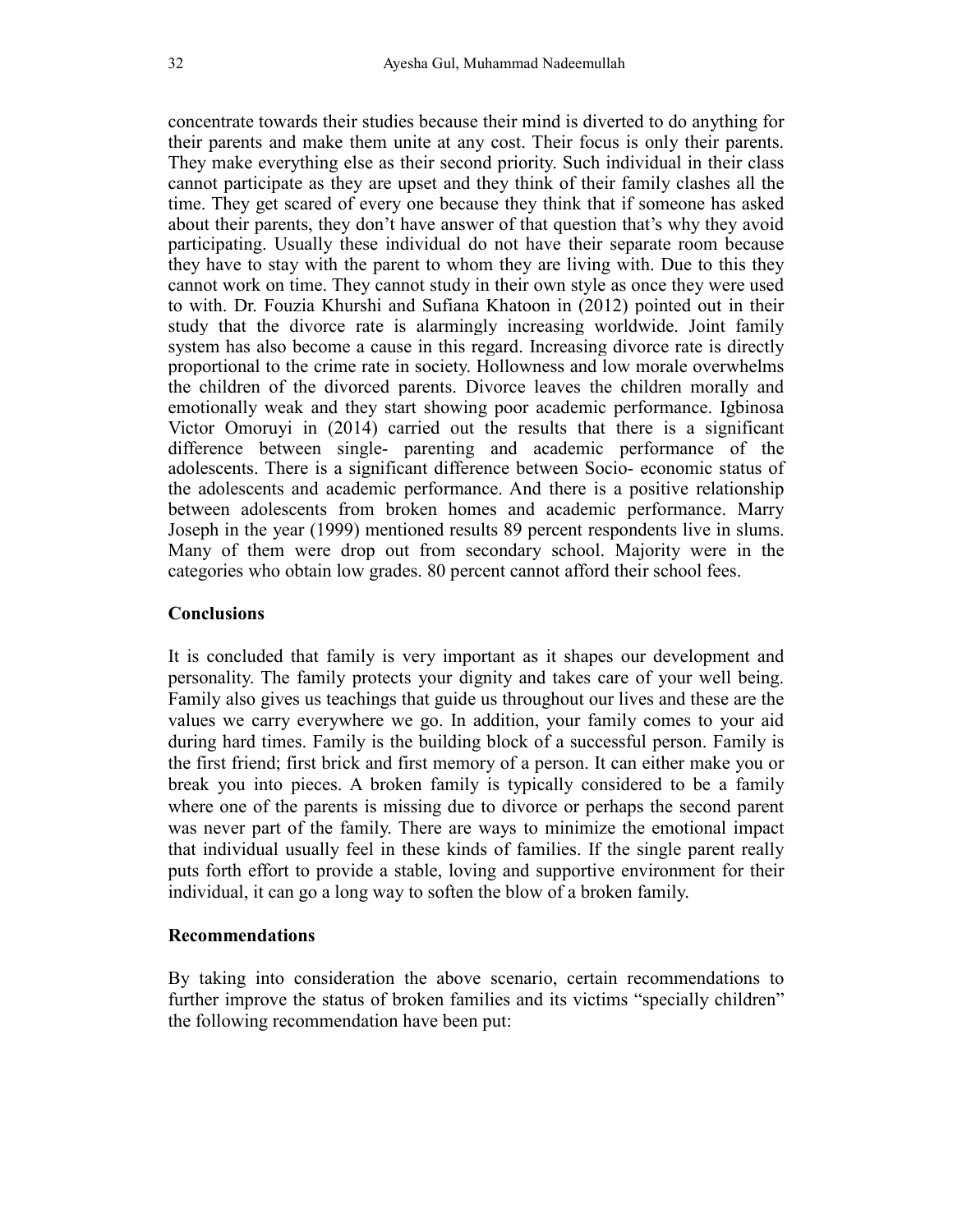- Family researches should be conducted, so the psychologists, psychiatrists, sociologists and economists can more work over divorce and its consequences and for the betterment of the society.
- Children often believe that their parent's separation is their own fault. Therefore, it is important to tell children that they are not the cause of the separation. Parents need to repeat this number of times.
- It is helpful to tell young children that it's normal to not feel good about what is happening, and that's lots of other children feel this way when their parents become separated. It is also okay for parents to share their emotions with children by saying something like "I am having a hard time since the separation, just like you, but I know it's going to get better after a while "And should not criticize the other parent.
- Tell your children that, anytime they want to talk about the separation, to come to you. It is healthy for children to get out their pent-up emotions in discussions with their parents and to learn that the parents are willing to listen to their feelings and fears.
- Children need parents who care enough to not only give them warmth and nurturance but also set reasonable limits. If children must leave friends behind, it is important for parents to help the children stay in touch by phone or by other mean. Keeping the child busy and involved in the new settings can also keep their minds off the stressful thoughts about the separation.
- After a divorce or separation, parents are as important to children as before the divorce or separation. Divorced parents need to provide children with as much support as possible. Divorced parents can find people who provide practical help and with whom they can talk about their problems. However, seeking out others for support and feedback about problems can make the transition to a single parent family more bearable.
- It is important that efforts should be made to see that girls particularly in their adolescence are given the necessary education to play their role effectively as wife, mother and other interrelated relations that is the education for family life. Family life education has a distinct sociophysiological connotation and is provided mainly through family counseling and specialized courses.
- Divorced parents are advised to help their children talk about and share things about each other so that the children can integrate the two parents lives and life style into a whole some, meaningful system of living. Anger, hurt, jealousy, and other negative emotions may make such an adjustment hard for both adults and children. The divorced father/mother should justify to his/her children that he/she will remain their father/mother regardless of his/her marital status.
- As soon as daily activities in the home make it obvious that one parent is leaving, tell the children. If possible, both parents should be present when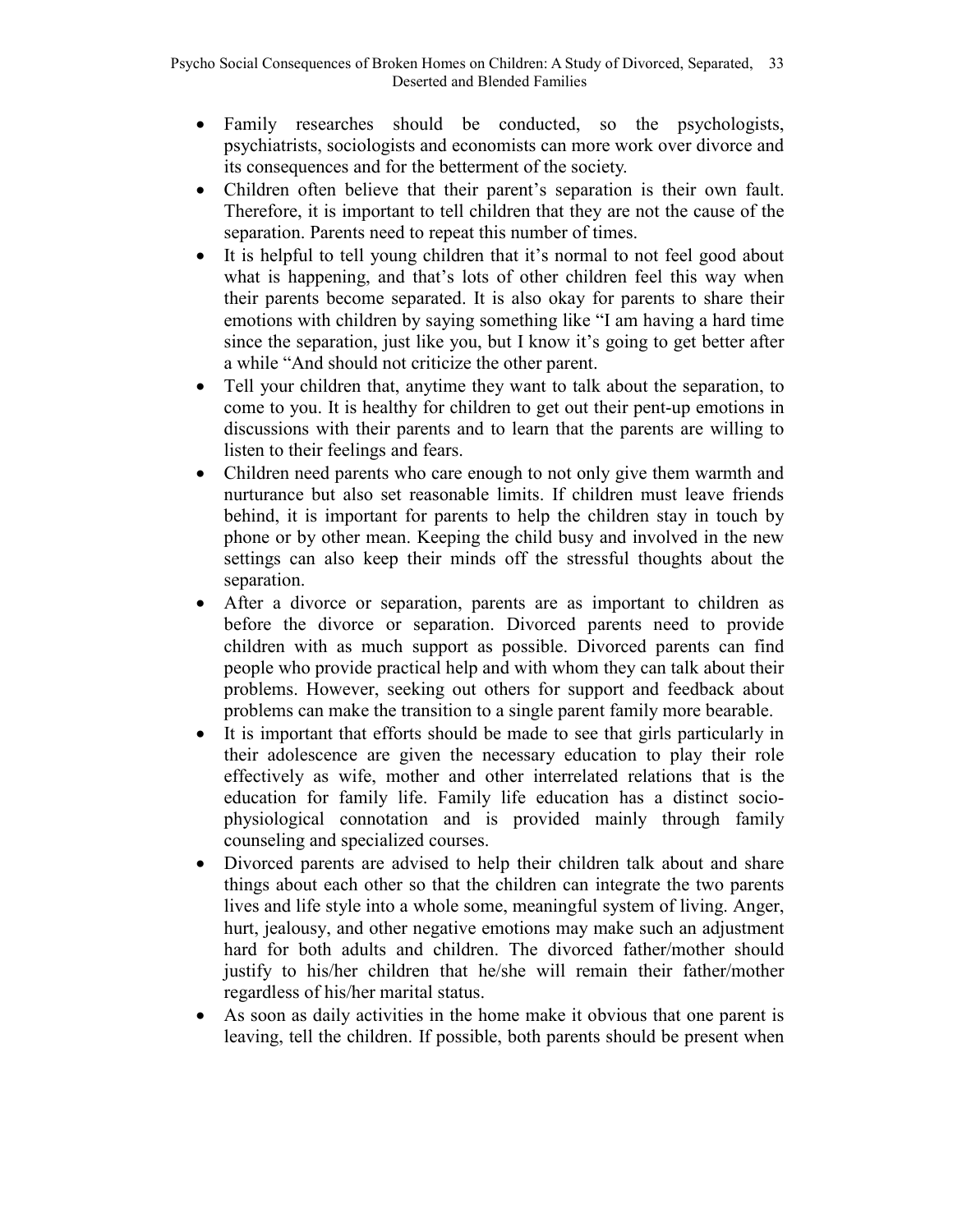the children are made aware of the separation to come. The reasons for the separation are very difficult for young children to understand. No matter what parents tell children, children can find reasons to argue against the separation. It is extremely important for parents to tell the children who will take care of them and to describe the specific arrangements for seeing the other parent.

- Parents should pay attention and provide emotional affection to their kids because whatever time they had to spend enjoying has been passed. It's the children's who have to grow up and suffer.
- Children should be involved in social gathering activities so that their social life would not be affected much.
- Parents should help children to express their feelings verbally and nonverbally (i.e. art, music, writing)

#### **References**

- Akhtar, Shirina. (2013). Effects of Family Breakup on Children: A Study in Khulna City. *Bangladesh e-Journal of Sociology*, vol.10:1, pp.138-152, http://www.bangladeshsociology.org/BEJS%2010.1%20Final.pdf
- Amato, P.R. & Booth. A. (1996). A Prospective Study of Divorce and Parent-Child Relationships. *Journal of Marriage and the Family*, vol.58, p.356-365. http://journals.sagepub.com/doi/abs/10.1111/j.1745-6924.2009.01114.x
- Avan, Bilal Iqbal. (2008) *.Early Child Development*. Karachi, Pakistan: Sayed Oxford University Press Mass Printers.
- Berger, Ronald J. & Paul D. (2009). Gregory. Juvenile Delinquency and Justice: Sociological Perspectives. Boulder CO Lynne: Reiner Publisher.
- Burhan, John G. & Wallace Mc Culloch. (1962). Parental Deprivation among Attempted Suicides *British Journal of Psychiatric Social Work*, vol.6:4, pp.186-191, http://www.eajournals.org
- Byrd. E. Oliver, D. M.D. (2005). *Family Life Source Book.* USA: Stanford University.
- Cox. D, Frank & Kevin Demmit. (2006)*.* Human Intimacy: Marriage, the Family, and Its Meaning. Belmont, CA, USA: Wadsworth Cengage Learning.
- Duvall, Evelyn Millis. (1977). Marriage and Family Development. New York: J.B. Lippincott Company Philadelphia.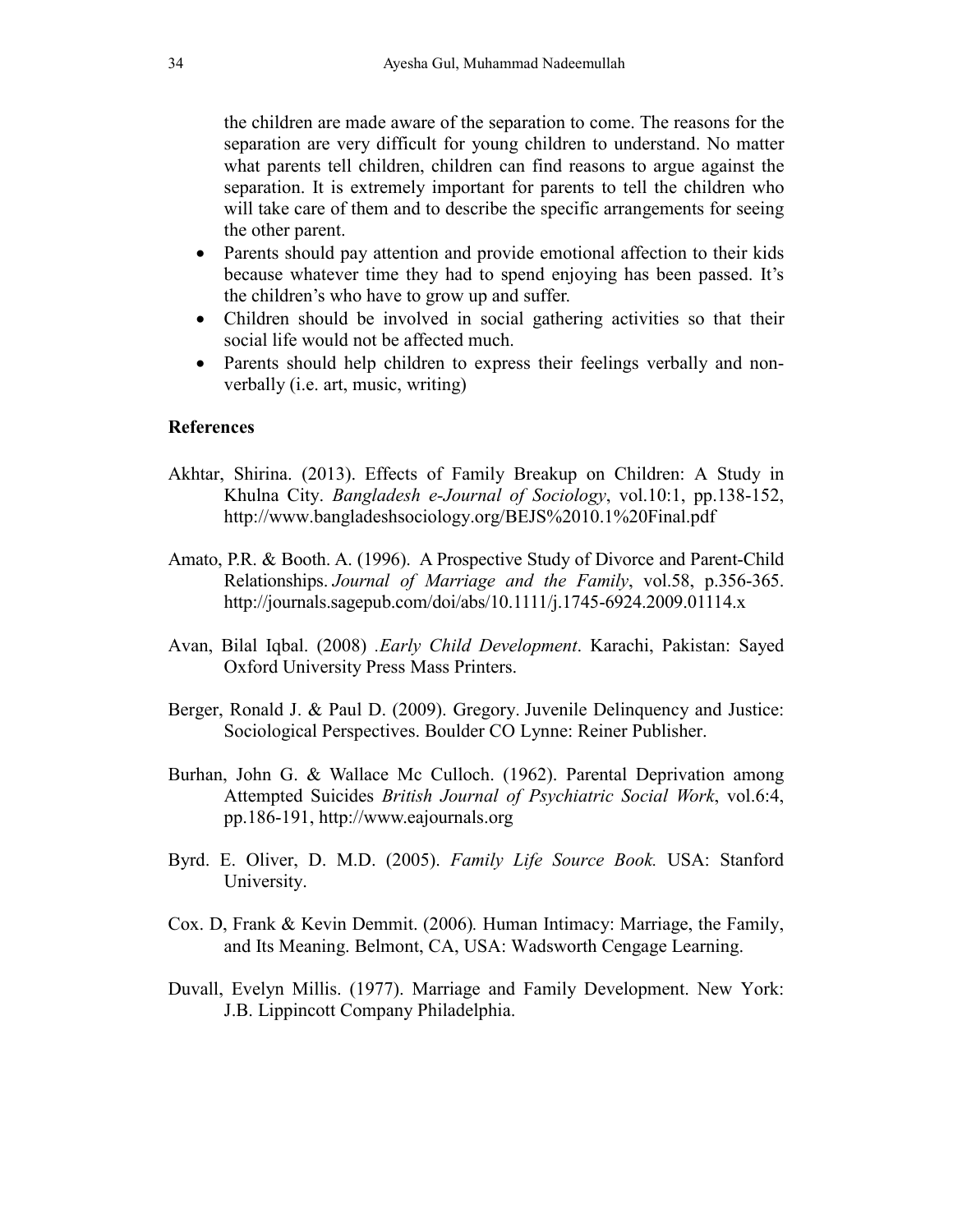- F. Ivan Nye. (1957). Child Adjustment in Broken and in Unhappy Unbroken Homes *Marriage and Family Living*, vol.19:4, pp.356-361, https://www.jstor.org/journal/marrfamilivi?decade=1950
- Gaffal, Margit (2010)*.* Psychological and Legal Perspectives of Marital Breakdown. New York: Springer Heidelberg Dordrecht.
- Goode, J. William. (2007)*.* The Family. New Delhi, India: Prenti e Hall of India Private Limited.
- Ganong, L., & Coleman, M. (1989). A Meta-Analysis of the Effects of Parental Remarriage on Children. Presented at the Society for Research on Child Development Bi-Annual Conference, Kansas City, MO.
- Henslin, H. James. (2009)*.* Social Problems: A Down to Earth Approach. USA: Pearson College Division.
- Hetherington, Mavis E & Janl, Deur. (1971). The Effects of Father Absence on Child Development *Young Children*, vol.26:4, pp.233-248, http://www.eajournals.org
- Khurshid, F. Khatoon, S, & Khurshid, N. (2012). Personal, Social and Psychological Factors Leading Towards Divorce. *Interdisciplinary Journal of Contemporary Research in Business*, vol.3:11, pp.500-512. http://www.eajournals.org
- Knox David, Caroline Schacht (2008). Choices in Relationships an Introduction to Marriage and the Family. USA: Thomson Wadsworth.
- Lauer, Robert H. & Jeanette C. Lauer. (2006). Social Problems and the Quality of Life. New York, NY: McGraw-Hill.
- Moore, Stephen, Barry Hendry. (1983)*.* Sociology. NY: Hodder and Stoughton.
- Musicks, David. (1995). An Introduction to the Sociology of Juvenile Delinquency. State University of New York: Albany Press.
- Omoruyi, Igbinosa Victor. (2014). Influence of Broken Homes on Academic Performance and Personality Development of the Adolescents in Lagos State Metropolis, European Journal of Educational and Development Psychology, vol.2:2, pp.10-23, http://www.eajournals.org/wp-content/uploads/Influenceof-Broken-Homes-on-Academic-Performance-and-Personality-Developmentof-the-Adolescents-in-Lagos-State-Metropolis..pdf